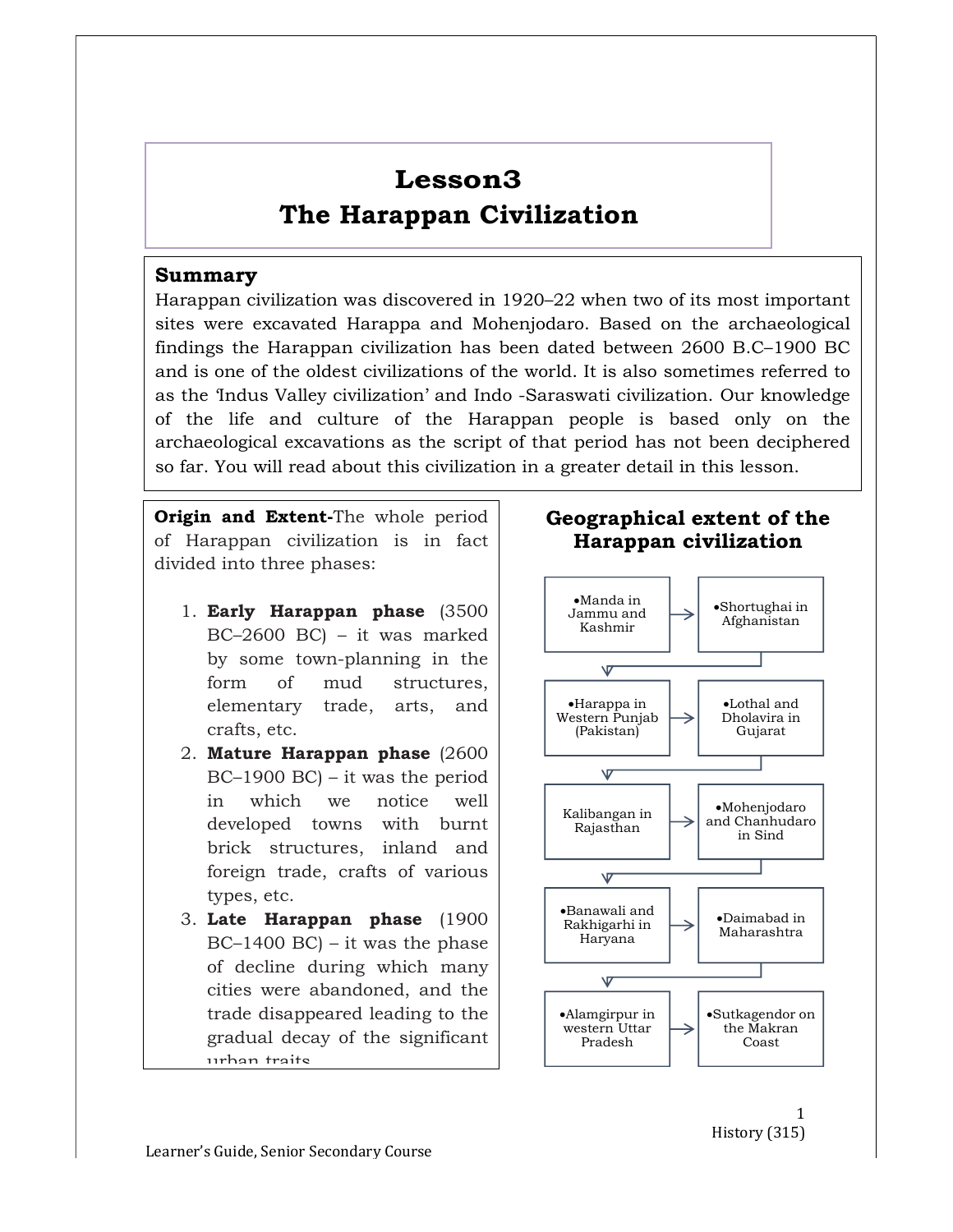

- $\triangleright$  The most interesting urban feature of Harappan civilization is its townplanning.
- $\triangleright$  The uniformity is noticed in the lay-out of the towns, streets, structures, brick size, drains etc.
- $\triangleright$  The houses of common peoplediffered in size.
- $\triangleright$  The houses were largely built of burnt bricks.
- $\triangleright$  The drainage system of the Harappans was elaborate and well laid out.
- $\triangleright$  All the major sites are divided into two parts–a citadel on higher mound on the western side and a lower town on the eastern side of the settlement.



# Agriculture-

- $\triangleright$  Agriculture along with pastoralism (cattle-rearing) was the base of Harappan economy
- $\triangleright$  The chief food crops included wheat, barley, sesasum, mustard, peas, jejube, etc.
- $\triangleright$  Cotton was another important crop.
- $\triangleright$  Apart from cereals, fish and animal meat also formed a part of the Harappan diet.

# Industries and Crafts-

- $\triangleright$  The Harappan people were aware of almost all the metals except iron.
- > They manufactured gold and silver objects. But the use of silver was more common than gold.
- $\triangleright$  The common tools included axe, saws, chisels, knives, spearheads, and arrowheads.
- $\triangleright$  Weapons were mostly defensive in nature.
- $\triangleright$  Stone tools were also commonly used.
- $\triangleright$  We also have the evidence of the use of the bronze though in limited manner.
- $\triangleright$  Bead-making was an important craft.
- $\triangleright$  Pottery-making was an important industry in the Harappan period.
- $\triangleright$  The Harappans manufactured seals of various kinds.
- $\begin{array}{c|c|c|c|c} \text{matrix} & \text{triangle} & \text{true} & \text{period} & \text{is a stone sculpture of a} \end{array}$  $\triangleright$  Piece of art of the Harappan bearded

man discovered at Mohenjodaro.

# Trade-

- $\triangleright$  Trading network, both internal (within the country) and external (foreign), was a significant feature of the urban economy of the Harappans.
- $\triangleright$  The Harappans were engaged in external trade with Mesopotamia.
- Mesopotamia imported copper, carnelian, ivory, shell, lapislazuli, pearls and ebony from Meluhha.
- The export from Mesopotamia to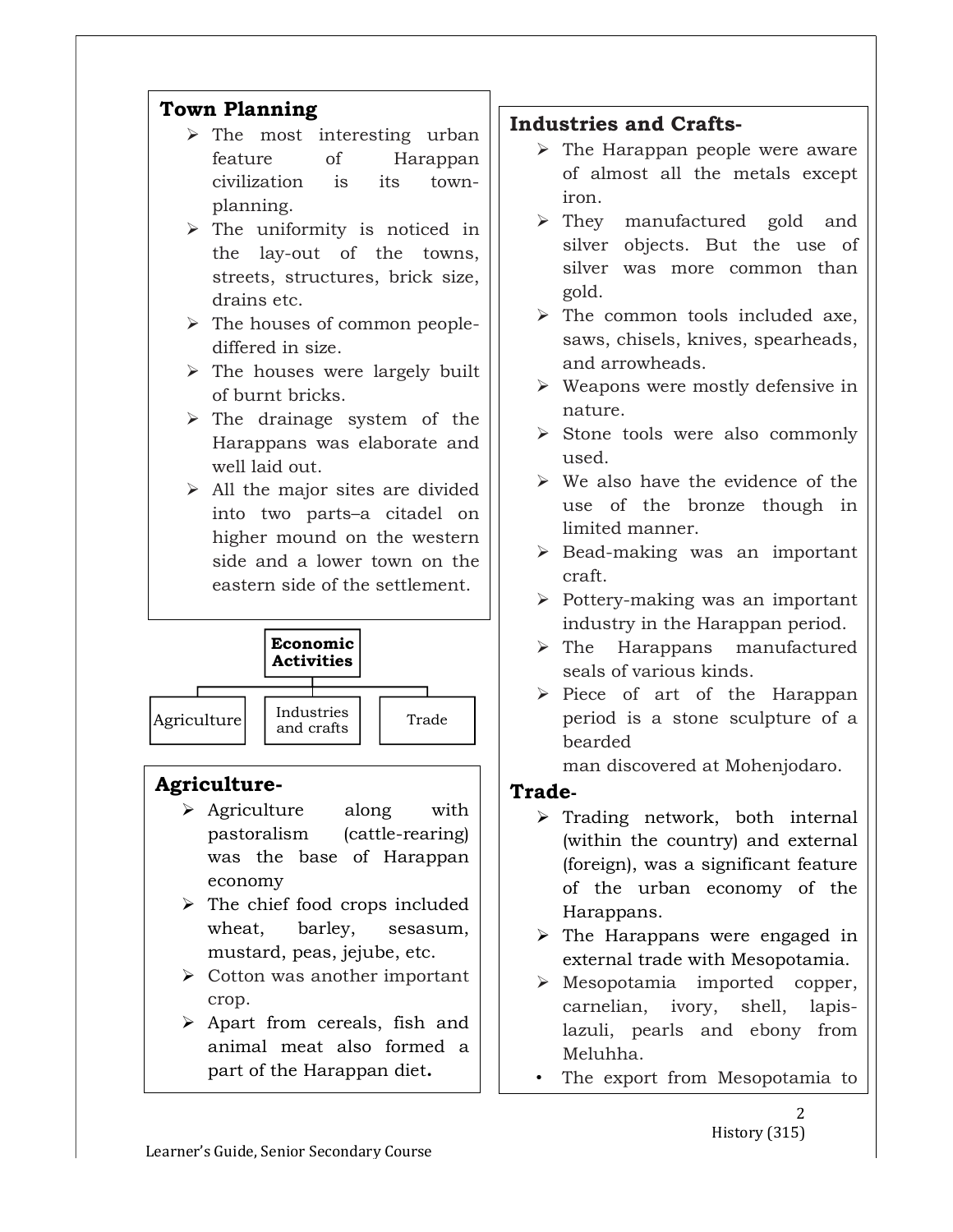## Social Differentiation-

- $\triangleright$  The Harappan society appears to have been matriarchal in nature.
- $\triangleright$  The Society comprised of people following diverse professions.
- $\triangleright$  These included the priests, the warriors, peasants, traders, and artisans (masons, weavers, goldsmith, potters, etc.)
- $\triangleright$  Our limited knowledge about their dress styles comes from the terracotta figurines and stone sculptures of the period.
- Harappan people loved to decorate themselves.
- $\triangleright$  Hair dressing by both, men, and womenis evident from figurines found at different

# Religious Beliefs and Practices-

- $\triangleright$  The Harappan religion is normally termed as animism i.e., worship of trees, stones etc.
- $\triangleright$  The evidence of fire worship has also been found at some sites such as Kalibangan and Lothal.
- $\triangleright$  The burial practices and rituals have been a very important aspect of religion in any culture.
- $\triangleright$  Kalibangan has yielded evidence of a symbolic burial

**Script**- The script has not been deciphered yet. It is believed that they used ideograms i.e., a graphic symbol or character to convey the idea directly.

 $\triangleright$  It consists of about 400 signs and that it was written from right to left.

#### CHALCOLITHIC COMMUNITIES OF NON HARAPPAN INDIA-

The important non-Harappan Chalcolithic cultures lay mainly in western India and Deccan.

> $\triangleright$  Non-Harappan Chalcolithic cultures through flourished in different regions they were marked by basic uniformity in various aspects such as their mud structures, farming and hunting activities, use of wheel

made pottery etc.

## TOOLS, IMPLEMENTS AND OTHER OBJECTS-

The Chalcolithic cultures are characterized using tools made of copper as well as stone.

 $\triangleright$  The major tools used were long parallel-sided blades, pen knives, lunates, triangles, and trapezes.

#### SUBSISTENCE ECONOMY-

The people of these settlements subsisted on agriculture and cattle rearing.

> $\triangleright$  The main crops of the period include, rice, barley, lentils, wheat, jawar, coarse gram, pea, green gram, etc.

#### HOUSES AND HABITATIONS-

The people lived in rectangular and circular houses with mud walls and thatched roofs. Most of the houses were single roomed but some had two or three rooms.

> 3 History (315)